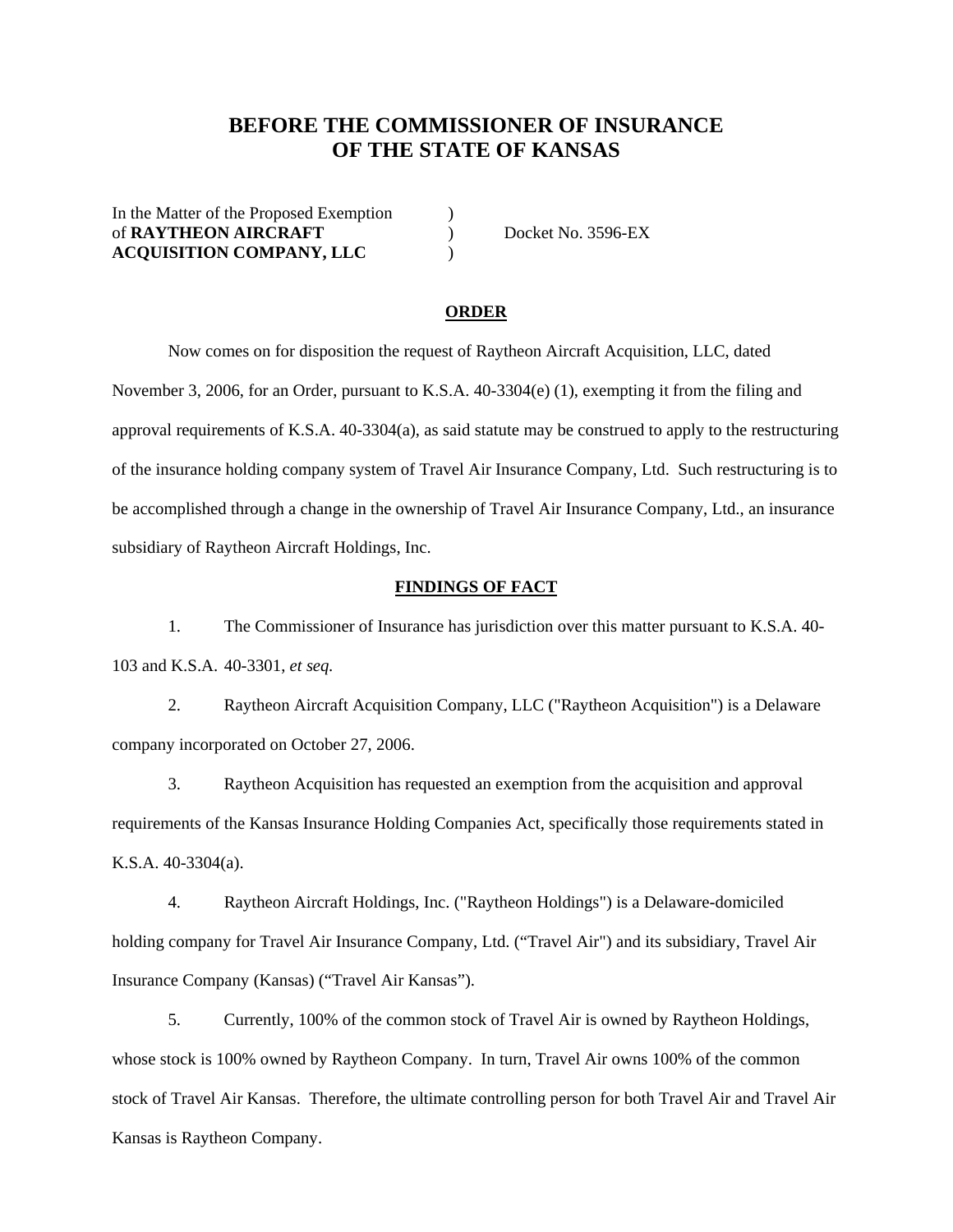6. On October 26, 2006, Raytheon Holdings adopted the following resolutions through a Unanimous Written Consent of Directors in Lieu of Meeting of the Board of Directors:

a. Raytheon Holdings should form a single member limited liability company

("LLC") of which Raytheon Holdings shall be the sole member and manager.

- b. The LLC shall be called "Raytheon Aircraft Acquisition Company, LLC".
- 7. Raytheon Acquisition was formed in the state of Delaware on October 27, 2006 and is a

sister company to Travel Air under Raytheon Holdings.

8. On December 6, 2006, Raytheon Holdings proposes to distribute the stock of Travel Air

to Raytheon Acquisition, which will become the direct parent of Travel Air. Raytheon Company will

remain the ultimate parent of all of the entities.

## **CONCLUSIONS OF LAW**

9. K.S.A. 40-3304(a) provides, in part:

(a) No person other than the issuer shall . . . enter into any agreement to exchange securities, or, seek to acquire, or acquire, in the open market or otherwise, any voting security of a domestic insurer if, . . . at the time . . . any such agreement is entered into, . . . such person has filed with the commissioner of insurance and has sent to such insurer, a statement containing the information required by this section and such . . . agreement . . . has been approved by the commissioner of insurance in the manner hereinafter prescribed.

10. K.S.A. 40-3304(e) provides, in part:

(e) The provisions of this section shall not apply to:

Any offer, request, invitation, agreement or acquisition which the commissioner of insurance by order shall exempt therefrom as: (1) Not having been made or entered into for the purpose and not having the effect of changing or influencing the control of a domestic insurer; . . .

11. Based upon the information enumerated in the Findings of Fact contained in paragraphs

one through eight above, and the representations made on behalf of Raytheon Acquisition, the

restructuring of the holding company system whereby the stock ownership of Travel Air will be

distributed from Raytheon Holdings to Raytheon is not made for the purpose of and will not have the

effect of changing or influencing the control of Travel Air and its subsidiary, Travel Air Kansas, which

are Kansas-domiciled insurers.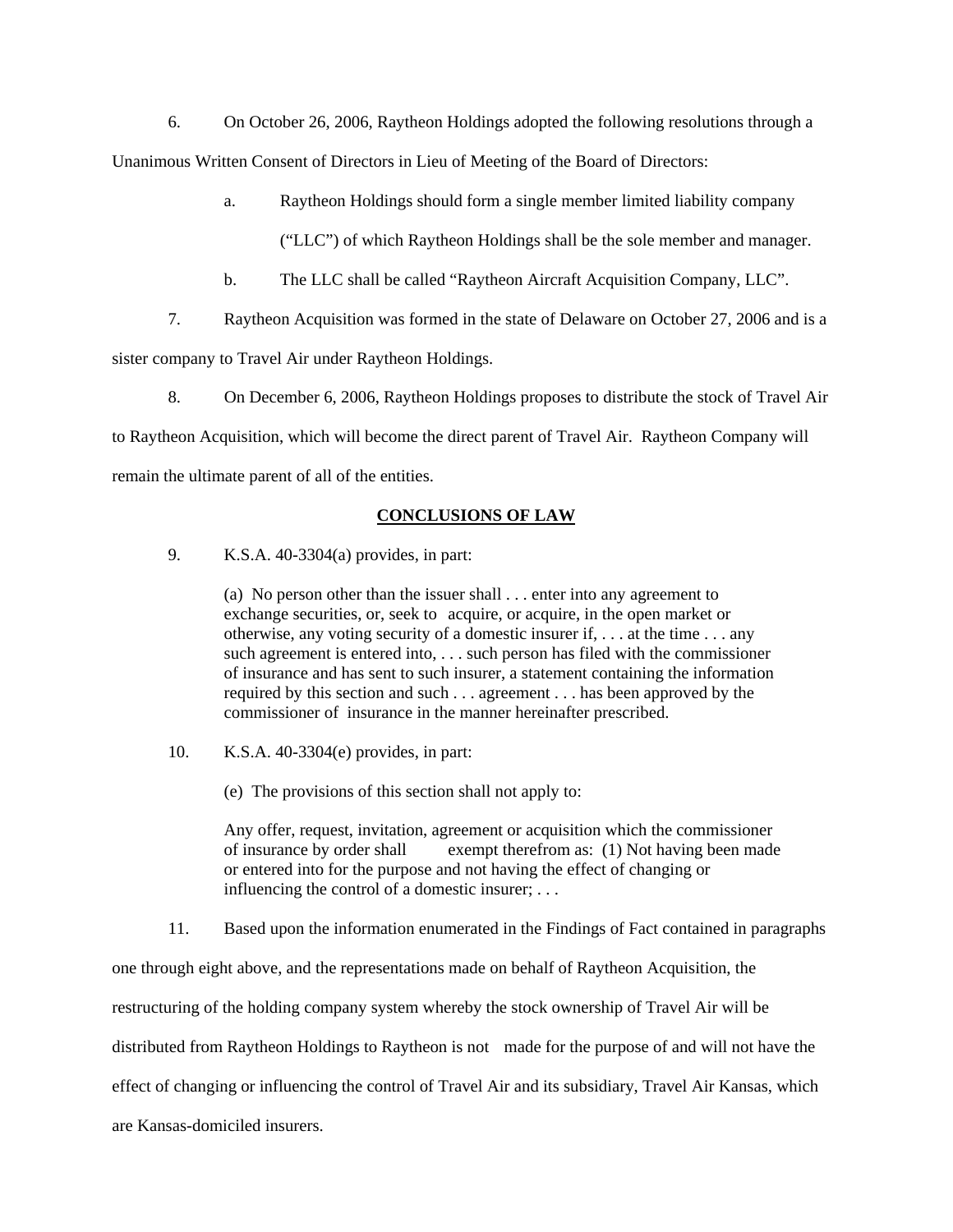## **IT IS THEREFORE, BY THE COMMISSIONER OF INSURANCE, ORDERED THAT:**

 1. Raytheon Aircraft Acquisition Company, LLC shall be exempt from the application of the formal filing and approval requirements of K.S.A 40-3304(a) as it may be deemed to apply to the reorganization of Raytheon Aircraft Holdings, Inc., the holding company for Travel Air Insurance Company, Ltd., provided the reorganization is effected within sixty (60) days of the date of this Order.

 2. Raytheon Aircraft Acquisition Company, LLC shall comply with all of the provisions and requirements of K.S.A. 40-3301, *et seq.,* in the future.

 3. The Commissioner of Insurance retains jurisdiction over this matter to issue any and all further Orders deemed appropriate or to take such further action as necessary to dispose of this matter.

#### **Notice of Rights**

 Raytheon Aircraft Acquisition Company, LLC is entitled to a hearing pursuant to K.S.A. § 77- 537, the Kansas Administrative Procedure Act. If Raytheon Acquisition desires a hearing, it must file a written request for a hearing with:

 John W. Campbell, General Counsel Kansas Insurance Department 420 S.W. 9th Street Topeka, Kansas 66612

This request must be filed within fifteen (15) days from the date of service of this Order. If Raytheon Acquisition requests a hearing, the Kansas Insurance Department will notify it of the time and place of the hearing and information on the procedures, right of representation, and other rights of parties relating to the conduct of the hearing, before commencement of same.

 If a hearing is not requested in the time and manner stated above, this Order shall become effective as a Final Order upon the expiration of time for requesting a hearing, pursuant to K.S.A. § 77- 613. In the event Raytheon Acquisition files a petition for judicial review, pursuant to K.S.A. § 77- 613(e), the agency officer to be served on behalf of the Kansas Insurance Department is:

 John W. Campbell, General Counsel Kansas Insurance Department 420 S.W. 9th Street Topeka, Kansas 66612